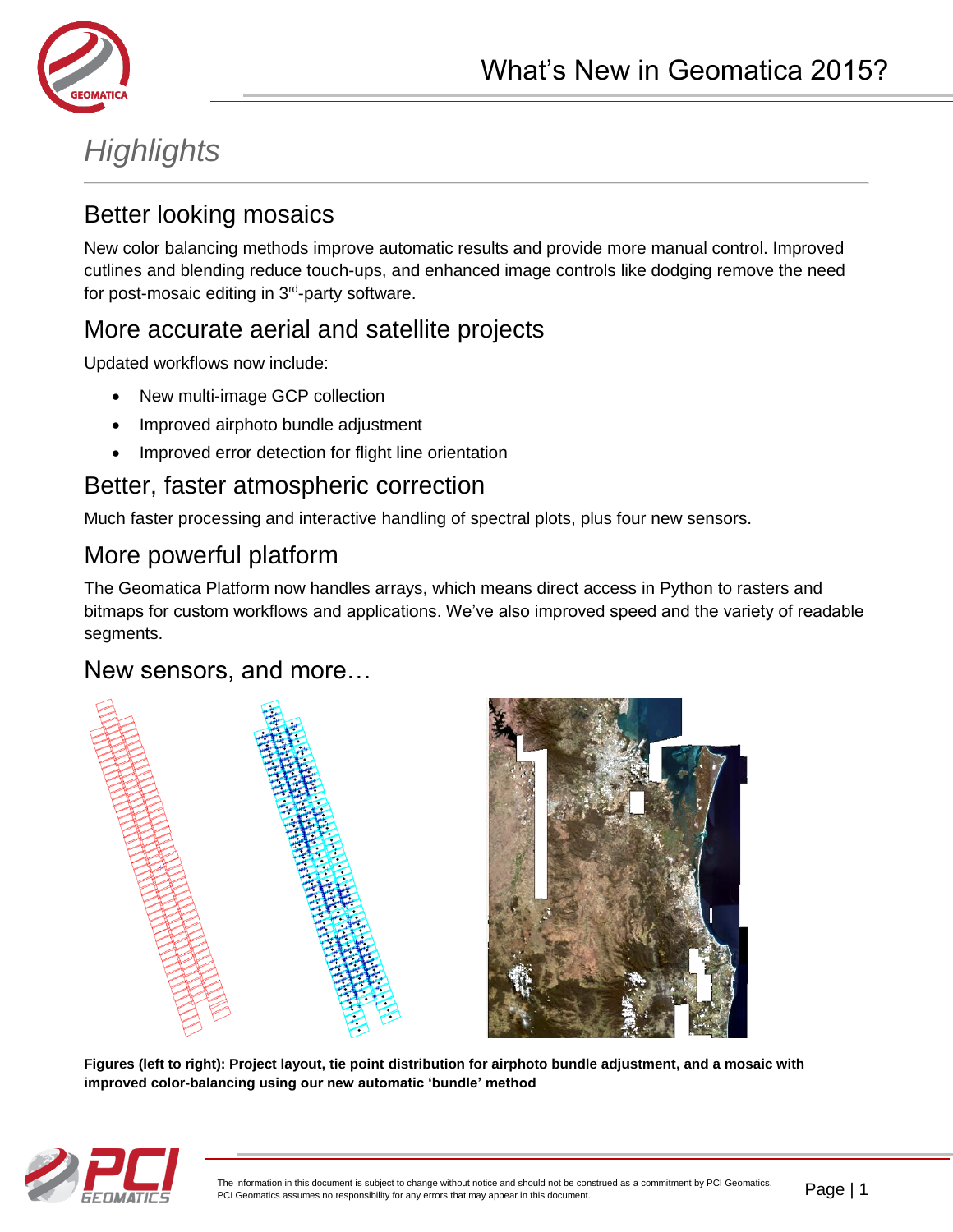

# *Details on improvements and new capabilities*

## Color Balancing

Improved color balancing methods provide you with consistently good results automatically, and with easier editing in newly expanded manual tools. Improvements to the interface and overall workflow remove the need for post-mosaic editing in other software, so your projects can remain georeferenced and at full bit-depth.

#### Improvements to automatic mosaic preparation

- Introduction of new "bundle" color balancing technique
	- $\circ$  This technique applies a global adjustment whereby each image's mean and sigma is computed using a "bundle" method. The result is calculated first between each overlapping image, then again using smaller local adjustments using dodging points between pairs of images
- New functionality for post-mosaic editing of enhancements
- New, "Simplify Cutlines" option along with a Simplification Level, which runs the Douglas-Peucker algorithm on the generated cutlines

#### Updates to OrthoEngine's manual mosaicking tools

- Extended to support the editing of the bundle results (above), including:
	- o Altering the mean and sigma value for each image (large scale balancing)
	- $\circ$  Editing dodging points created by the bundle method. (localized adjustments)

#### Focus updates

- New post-editing capabilities via a new contrast and brightness editing panel
- Smart GeoFill updates:
	- $\circ$  Real-time preview of data being copied which makes the process more efficient and productive
	- o Improved manual editing tools to match new data and surrounding area

#### New exposure correction

Brightness is lowered on over-exposed pixels only, improving the visibility of details in these areas without sacrificing overall mosaic quality.

 The DESATUR function was developed specifically to create better-looking mosaics, but it can be used to adjust overly bright areas in any image. It is suited ideally to large image mosaics as a post-processing step

#### New LUT2 function

 You now have the ability to use enhancement curves from different files as well as control the type of the output image data

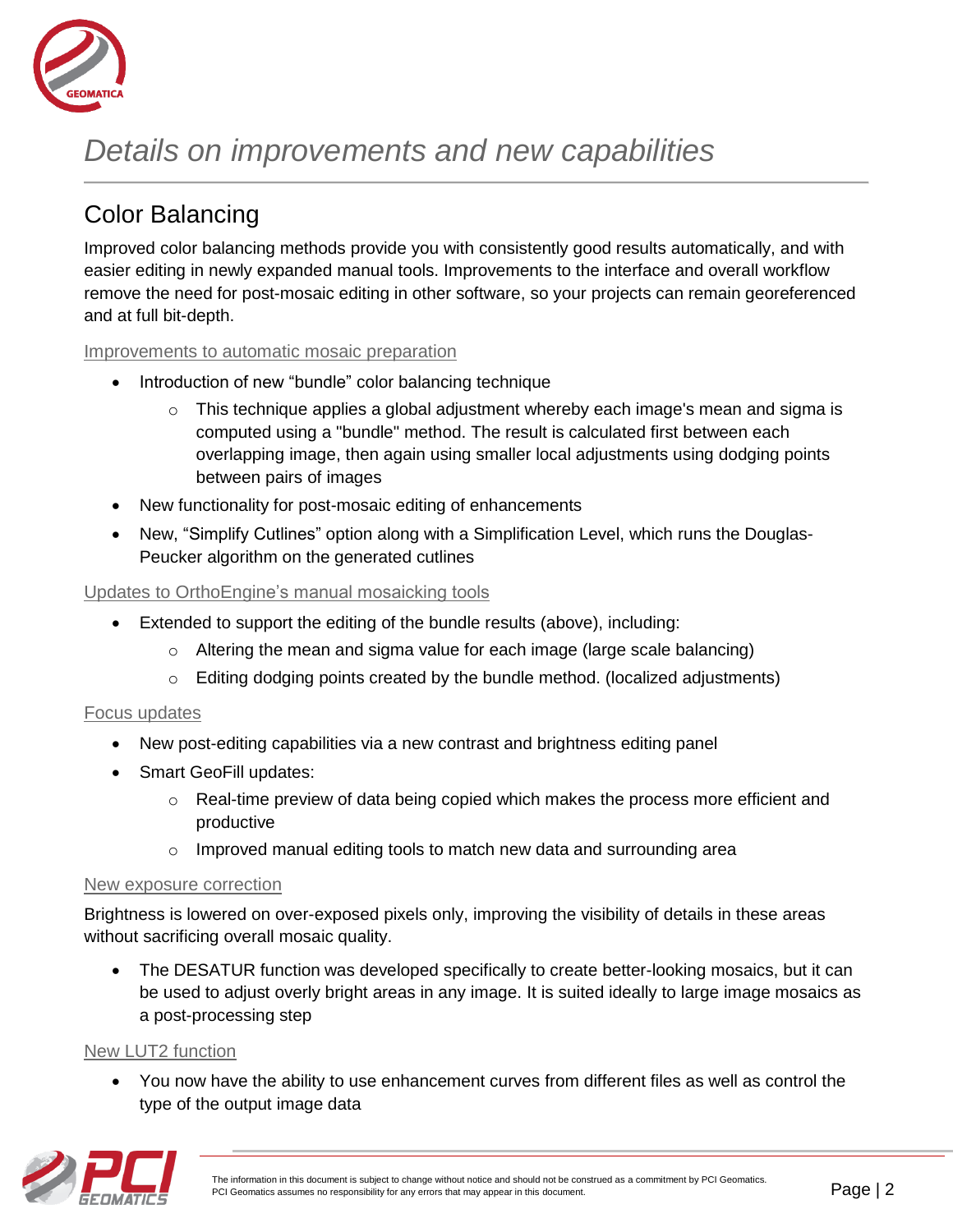

### Aerial Projects

### Multi-image GCP Collection

Faster and more convenient methods improve relative and absolute accuracy of your aerial projects:

- Automatic GCP collection now includes the ability to generate multi-image GCPs
- AUTOGCP2 function now includes the ability to generate multi-image GCPs

#### Bundle adjustment

A free-network bundle adjustment option is now available in OrthoEngine

#### Bingo integration improvements

- More information is now included (e.g. timestamp, standard error values)
- This ensures the workflow is compatible with Bingo at multiple points in your project

#### Gross error detection

EOIMPORT function now generates a flight line report that highlights potential gross errors

### Analog self-calibration

Analog projects in OrthoEngine now include the ability to use self-calibration

#### Residual panel upgrades

Significant improvements have been made to the OE Residual report that is generated, including:

- Automated point selection based on residual value
- Ability to select and delete multiple points by reviewing a report on the selected points

## Atmospheric Correction

In Geomatica 2015, the linkages between the atmospheric correction capabilities and the spectral plot have been improved. This includes the following enhancements:

- Processing speed and output quality have been increased
- You are now able to properly view and compare active imagery to library signatures
- The spectral plot panel is now linked to the atmospheric correction panel, so you can see the changes in the spectral signatures based on changes made in the ATCOR parameters

Atmospheric correction support has been added for the following sensors:

- Worldview-3
- ZY-3
- GF-1
- FastSAT Charlie